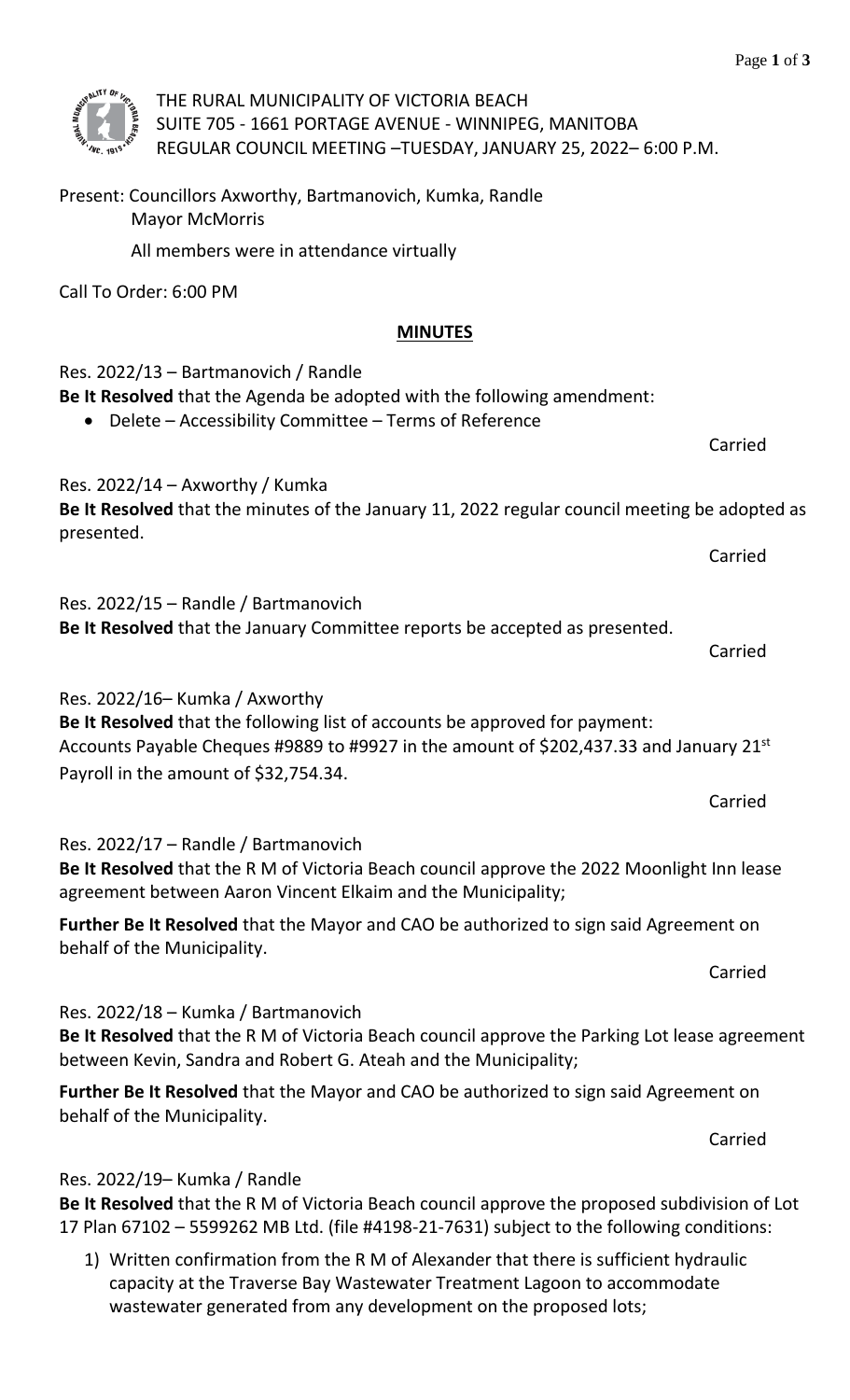- 2) The applicant comply with all conditions and provisions of *Subdivision Policy #2020/1* applicable to the proposed subdivision;
- 3) Any new construction be built to a Flood Protection Level of 220.06 metres (722 feet) CGVD28; and
- 4) That variance orders be obtained as necessary to ensure compliance of the lots with the RM of Victoria Beach Planning Scheme

### Res. 2022/20 – Randle / Bartmanovich

**Be It Resolved** that Councillor Kumka be authorized to virtually attend the AMM Insurance Program meeting to be held on February 11, 2022;

**Further Be It Resolved** that the Municipality cover all associated costs to attend said meeting per the terms of By-Law 1628.

Carried

Carried

### Res. 2022/21 – Kumka / Bartmanovich

**WHEREAS** Section 365(2) of The Municipal Act provides that Council may in any year designate the immediately preceding year, or any earlier year, as the year for which properties, the taxes in respect of which are in arrears for the year, must be offered for sale by auction to recover the tax arrears and costs;

**Be It Resolved** that 2019 be the Designated Year for which properties in arrears be offered for sale by auction;

**Further Be It Resolved** that the tax sale be held on November 9, 2022 at 1:00 pm.

Carried

# Res. 2022/22 – Axworthy / Bartmanovich

**Be It Resolved** that the R. M. of Victoria Beach council confirm its acceptance of the following schedule with respect to the 2023 Reassessment:

- Tax Impact meeting with council June 7, 2022 6:30 pm
- Meet the Assessor Open House July 2, 2022 3:00 to 8:00 pm Social Scene Victoria Beach

Carried

#### Res. 2022/23 – Axworthy / Randle

**Be It Resolved** that the January 25, 2022 regular council meeting be adjourned; next regular council meeting to be held virtually on February 15, 2022 at 6:00 pm at 705-1661 Portage Avenue – Winnipeg.

Carried

#### **Items Discussed:**

- Lake Winnipeg Basin Program meeting report
- Red River Basin Conference report
- AMM Webiner CAO Salary Matrix report
- Eastman Regional Municipal Committee meeting report
- Community Futures Winnipeg River Board meeting report
- Wanasing property owner request to remediate low-lying area